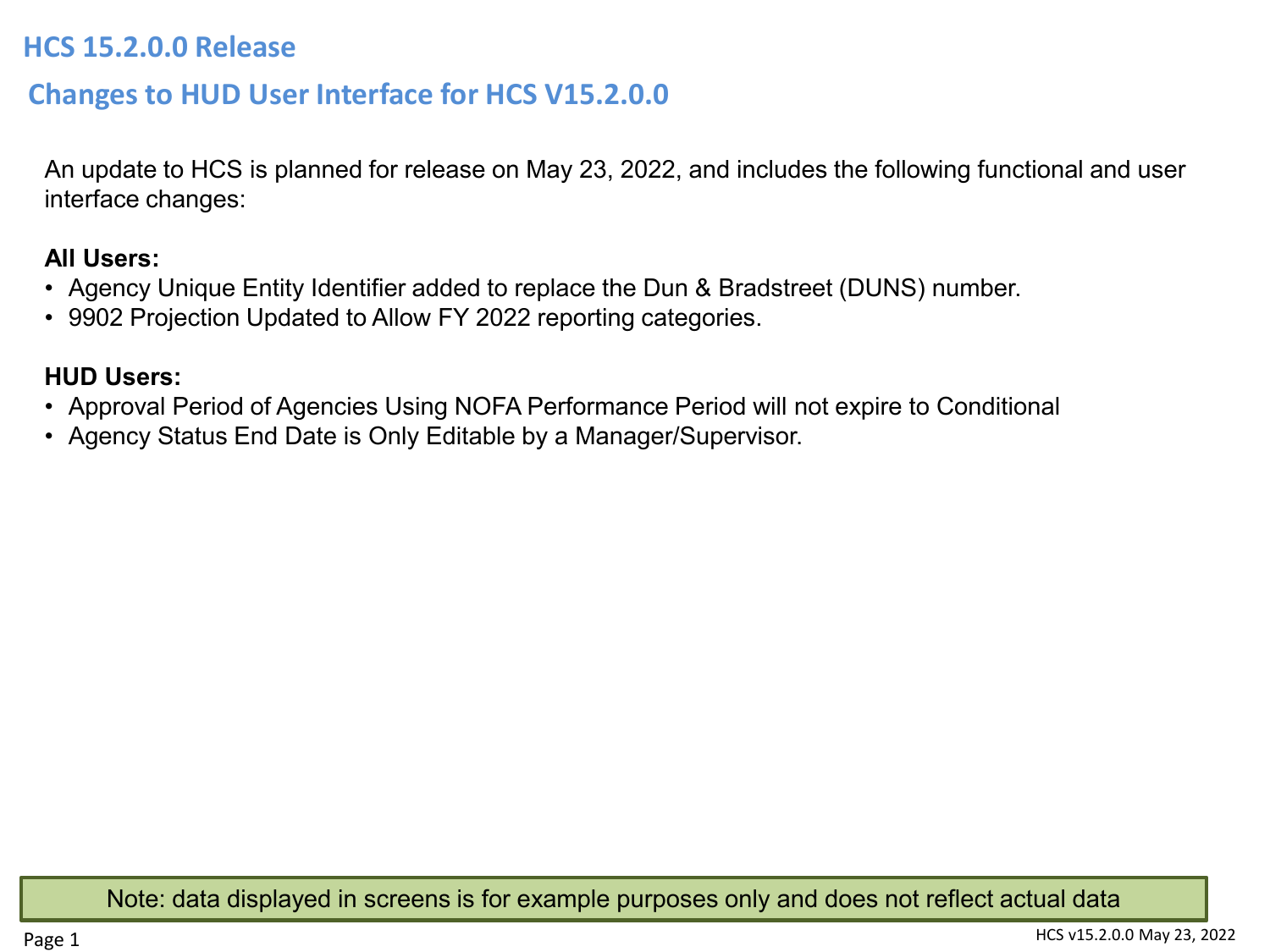## Agency Unique Entity Identifier added to replace the Dun & Bradstreet (DUNS) number

As of April 4, 2022, the federal government stopped using the Dun & Bradstreet data universal numbering system (DUNS) number to uniquely identify entities. Now, entities doing business with the federal government use the Unique Entity identifier (UEI) created in Sam.gov. All housing counseling agencies (HCAs) should log into HCS and add the UEI number to their HCS profile as soon as possible to avoid potential issues with grant applications and federal funding. For more information, visit the [UEI Update page](https://www.gsa.gov/about-us/organization/federal-acquisition-service/office-of-systems-management/integrated-award-environment-iae/iae-systems-information-kit/unique-entity-identifier-update).

On the Agency's Profile screen, click the **Agency Information** tab. Enter the **UEI Number**  and click the Save button at the bottom of the screen.

|                |                                                                                          | <b>HOUSING COUNSELING SYSTEM</b>                                      |  |  |  |  |
|----------------|------------------------------------------------------------------------------------------|-----------------------------------------------------------------------|--|--|--|--|
|                | HOME AGENCY HUD-9902 NOFA USER MANAGEMENT<br><b>REPORTS</b>                              |                                                                       |  |  |  |  |
|                |                                                                                          |                                                                       |  |  |  |  |
|                |                                                                                          | <b>O</b> Agency Profile                                               |  |  |  |  |
| Agency Summary | Agency Information<br>Contact Information<br><b>HUD Affiliation</b><br>Personnel         | Counselor/Client                                                      |  |  |  |  |
|                |                                                                                          |                                                                       |  |  |  |  |
|                | <b>Agency ID: 80196</b><br>View Agency Certificate                                       | <b>△ Validate Agency Profile</b>                                      |  |  |  |  |
|                | <b>ACME LOCAL AGENCY</b>                                                                 | Last Validated on 10/15/2019 (Next Validation Required by 01/13/2020) |  |  |  |  |
|                |                                                                                          |                                                                       |  |  |  |  |
|                | <b>Agency Information</b>                                                                |                                                                       |  |  |  |  |
|                | <b>Housing Counseling Services Provided as of:</b>                                       | Joined HUD Program as of:                                             |  |  |  |  |
|                | ■<br>09/30/2002                                                                          | 04/01/2004                                                            |  |  |  |  |
|                | Services provided as of date cannot be after the date the agency joined the HUD program. |                                                                       |  |  |  |  |
|                | <b>Time Since Starting Counseling Services:</b>                                          | <b>Time Since Joining HUD Program:</b>                                |  |  |  |  |
|                | 19 years, 7 months                                                                       | 18 years, 1 month                                                     |  |  |  |  |
|                | Federal Tax ID Number (TIN): *                                                           | <b>DUNS Number: *</b>                                                 |  |  |  |  |
|                | 00-0000000                                                                               | 000000000                                                             |  |  |  |  |
|                | If Federal Tax ID Number (TIN) is not known, enter 00-0000000.                           | If DUNS Number is not known, enter 000000000.                         |  |  |  |  |
|                | D Delinquent in Federal Debt?                                                            | <b>UEI Number: *</b>                                                  |  |  |  |  |
|                |                                                                                          |                                                                       |  |  |  |  |
|                |                                                                                          | If UEI Number is not known, enter ABC000000000,                       |  |  |  |  |

e UEI Number will now splay on all HCS reports d exports where the JNS number displays.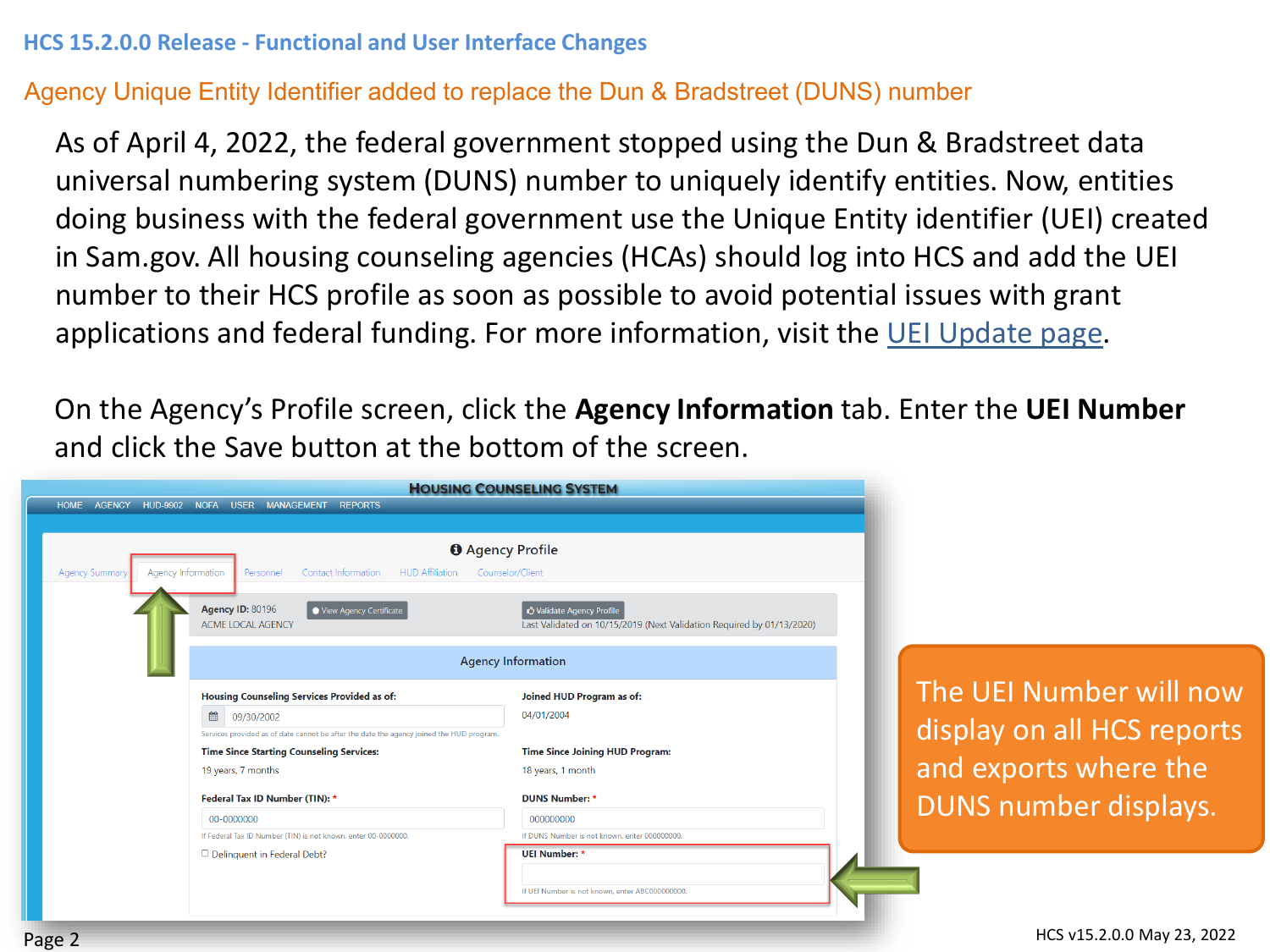# 9902 Projection Updated to Allow FY 2022 reporting categories

The 9902 projection screens have been updated to allow for the new FY 2022 9902 reporting categories.

If the NOFO performance period includes fiscal years prior to FY 2022, then the 2015-2021 9902 reporting categories will display.

| Save As Draft   Submit To HUD<br>Return To Budget Allocation<br>Comment required                                           | Fiscal Year 2020:<br>10/01/2019 - 09/30/2020 | Fiscal Year 2021:<br>10/01/2020 - 03/31/2021 | <b>Total</b> |  |
|----------------------------------------------------------------------------------------------------------------------------|----------------------------------------------|----------------------------------------------|--------------|--|
| 8. Households Receiving Group Education by Purpose                                                                         |                                              |                                              |              |  |
| a. Completed financial literacy workshop, including home affordability, budgeting and understanding use of credit          | $\overline{0}$                               | $\bf{0}$                                     | $\mathbf{o}$ |  |
| b. Completed predatory lending, loan scam or other fraud prevention workshop                                               | $\overline{0}$                               | $\Omega$                                     | $\bullet$    |  |
| c. Completed fair housing workshop                                                                                         | $\overline{0}$                               | $\Omega$                                     | $\Omega$     |  |
| d. Completed homelessness prevention workshop                                                                              | $\bullet$                                    | $\bf{0}$                                     | $\mathbf{o}$ |  |
| e. Completed rental workshop                                                                                               | $\overline{\mathbf{0}}$                      | $\mathbf 0$                                  | $\mathbf{o}$ |  |
| f. Completed pre-purchase homebuyer education workshop                                                                     | $\overline{0}$                               | $\overline{0}$                               | $\Omega$     |  |
| g. Completed non-delinquency post-purchase workshop, including home maintenance and/or financial management for homeowners | $\overline{0}$                               | $\overline{0}$                               | $\mathbf{o}$ |  |
| h. Completed resolving or preventing mortgage delinquency workshop                                                         | $\bullet$                                    | $\overline{0}$                               | $\bullet$    |  |
| i. Completed other workshop - FY 2021                                                                                      | $\overline{0}$                               | $\overline{0}$                               | $\mathbf{o}$ |  |
| <b>Section 8 Total:</b>                                                                                                    | $\mathbf{0}$                                 | o                                            | o            |  |
| 9. Households Receiving One-on-One Counseling by Purpose                                                                   |                                              |                                              |              |  |
| a. Homeless Assistance                                                                                                     | $\overline{0}$                               | $\overline{0}$                               | $\mathbf{o}$ |  |
| <b>b.</b> Rental Topics                                                                                                    | $\bullet$                                    | $\overline{0}$                               | $\bullet$    |  |
| c. Prepurchase/Homebuying                                                                                                  | $\mathbf{0}$                                 | $\mathbf{0}$                                 | $\mathbf{o}$ |  |
| d. Home Maintenance and Financial Management for Homeowners (Non-Delinquency Post-Purchase) - FY 2021                      | $\overline{0}$                               | $\mathbf{0}$                                 | $\mathbf{o}$ |  |
| e. Reverse Mortgage                                                                                                        | $\bullet$                                    | $\mathbf{0}$                                 | $\mathbf{o}$ |  |
| f. Resolving or Preventing Mortgage Delinguency or Default - FY 2021                                                       | $\overline{0}$                               | $\overline{0}$                               | $\mathbf{o}$ |  |
| <b>Section 9 Total:</b>                                                                                                    | $\mathbf{0}$                                 | o                                            | o            |  |
| <b>Sections 8 &amp; 9 Total:</b>                                                                                           | $\mathbf{0}$                                 | o                                            | o            |  |
|                                                                                                                            |                                              |                                              |              |  |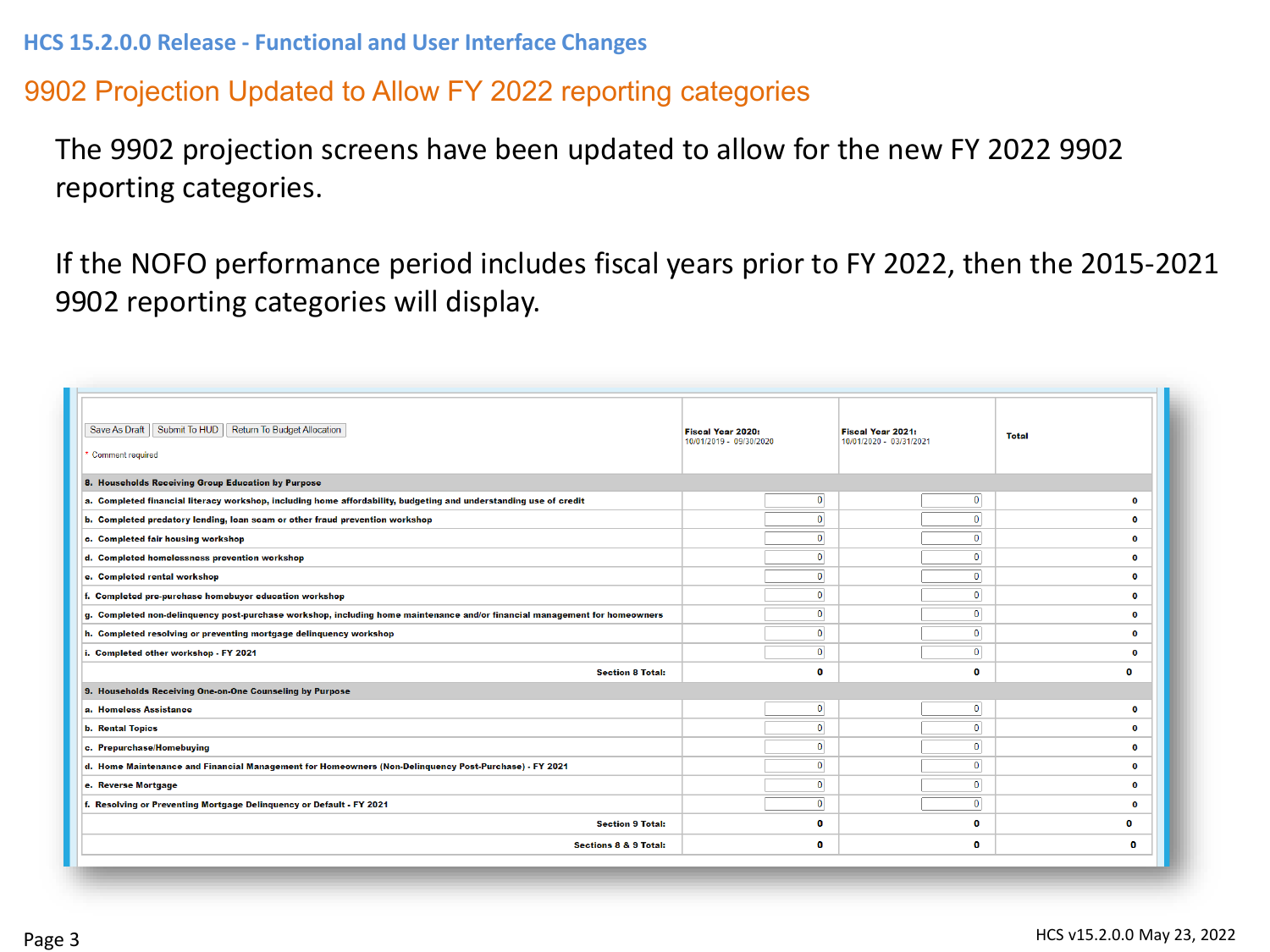## 9902 Projection Updated to Allow FY 2022 reporting categories

# If the NOFO performance period includes fiscal year 2022 or after, then the new FY 2022 9902 reporting categories will display.

| Save As Draft   Submit To HUD   Return To Budget Allocation<br><b>Comment required</b>                                     | <b>Fiscal Year 2022:</b><br>10/01/2021 - 09/30/2022 | <b>Fiscal Year 2023:</b><br>10/01/2022 - 09/30/2023 | <b>Total</b> |
|----------------------------------------------------------------------------------------------------------------------------|-----------------------------------------------------|-----------------------------------------------------|--------------|
| 8. Households Receiving Education Services (Including Online Education), by Purpose                                        |                                                     |                                                     |              |
| a. Completed financial literacy workshop, including home affordability, budgeting and understanding use of credit          | $\mathbf{0}$                                        | $\mathbf 0$                                         | $\Omega$     |
| b. Completed predatory lending, loan scam or other fraud prevention workshop                                               | $\mathbf{0}$                                        | $\mathbf{0}$                                        | $\Omega$     |
| c. Completed fair housing workshop                                                                                         | $\mathbf{0}$                                        | $\mathbf{0}$                                        | $\Omega$     |
| d. Completed homelessness prevention workshop                                                                              | $\mathbf{0}$                                        | $\mathbf{0}$                                        | $\Omega$     |
| e. Completed rental workshop                                                                                               | $\mathbf{0}$                                        | $\mathbf{0}$                                        | $\Omega$     |
| f. Completed pre-purchase homebuyer education workshop                                                                     | $\mathbf{0}$                                        | $\overline{0}$                                      | $\Omega$     |
| g. Completed non-delinguency post-purchase workshop, including home maintenance and/or financial management for homeowners | $\mathbf{0}$                                        | $\mathbf{0}$                                        | $\circ$      |
| h. Completed resolving or preventing mortgage delinquency workshop                                                         | $\mathbf{0}$                                        | $\mathbf{0}$                                        | $\Omega$     |
| i. Completed disaster preparedness assistance workshop - FY 2022                                                           | $\mathbf{0}$                                        | $\mathbf{0}$                                        | $\Omega$     |
| j. Completed disaster recovery assistance workshop - FY 2022                                                               | $\mathbf{0}$                                        | $\bullet$                                           | $\sqrt{2}$   |
| <b>Section 8 Total:</b>                                                                                                    | $\mathbf{o}$                                        | $\mathbf{o}$                                        | $\Omega$     |
| 9. Households Receiving One-on-One Counseling by Purpose                                                                   |                                                     |                                                     |              |
| a. Homeless Assistance                                                                                                     | $\mathbf{0}$                                        | $\mathbf 0$                                         | $\mathbf{a}$ |
| <b>b. Rental Topics</b>                                                                                                    | $\mathbf{0}$                                        | $\overline{0}$                                      | $\mathbf{o}$ |
| c. Prepurchase/Homebuying                                                                                                  | $\mathbf{0}$                                        | $\mathbf{0}$                                        | $\bullet$    |
| d. Non-Delinquency Post-Purchase - FY 2022                                                                                 | $\mathbf{0}$                                        | $\mathbf{0}$                                        | $\Omega$     |
| e. Reverse Mortgage                                                                                                        | $\mathbf{0}$                                        | $\mathbf{0}$                                        | $\Omega$     |
| f. Resolving or Preventing Forward Mortgage Delinquency or Default - FY 2022                                               | $\mathbf{0}$                                        | $\mathbf{0}$                                        | $\Omega$     |
| g. Resolving or Preventing Reverse Mortgage Delinquency or Default - FY 2022                                               | $\mathbf{0}$                                        | $\mathbf{0}$                                        | $\Omega$     |
| h. Disaster Preparedness Assistance - FY 2022                                                                              | $\mathbf{0}$                                        | $\mathbf{0}$                                        | $\Omega$     |
| i. Disaster Recovery Assistance - FY 2022                                                                                  | $\overline{0}$                                      | $\overline{0}$                                      | $\Omega$     |
| <b>Section 9 Total:</b>                                                                                                    | 0                                                   | $\bf{0}$                                            | $\bullet$    |
| Sections 8 & 9 Total:                                                                                                      | $\mathbf{o}$                                        | $\bullet$                                           | $\Omega$     |
|                                                                                                                            |                                                     |                                                     |              |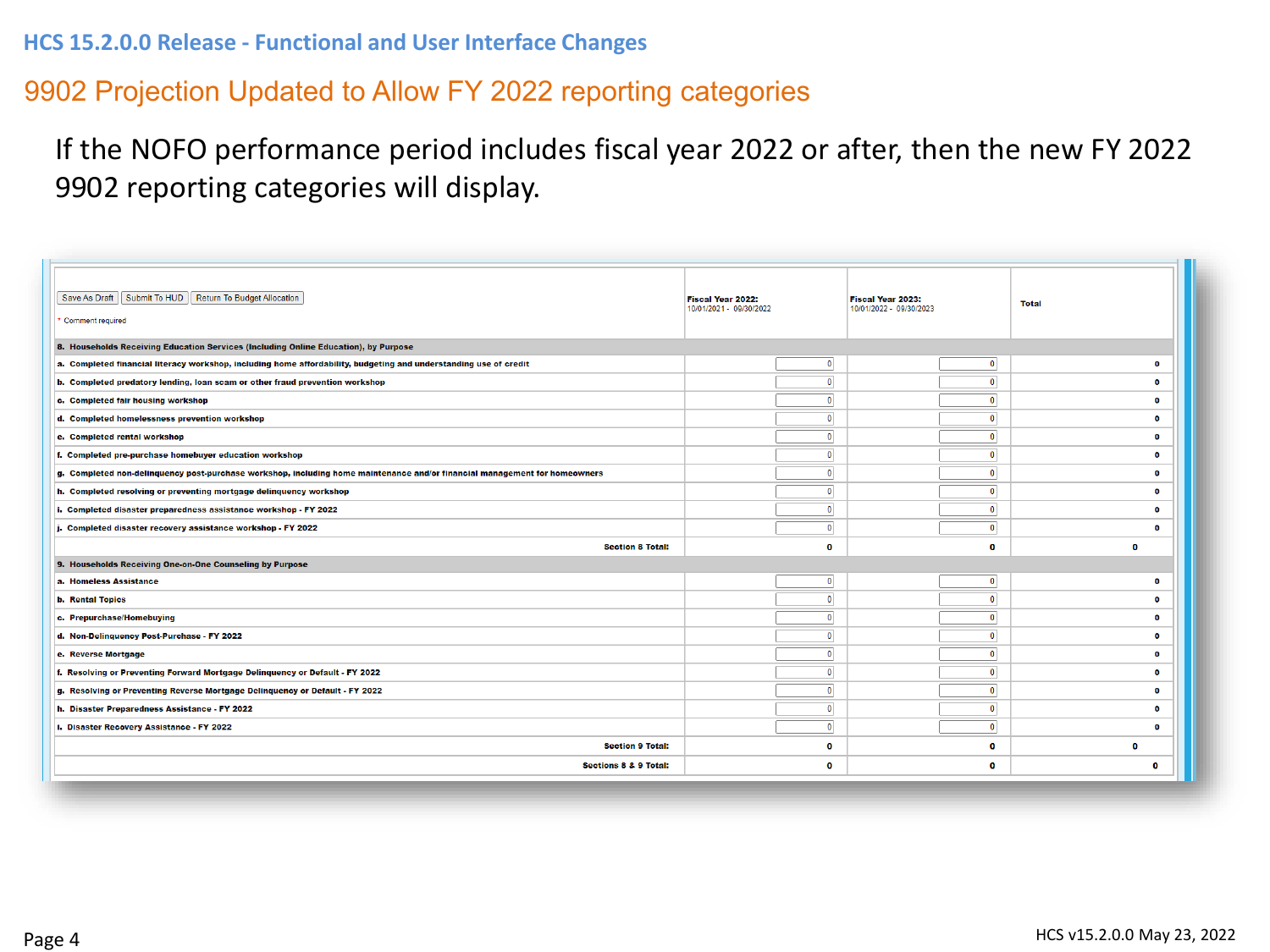# 9902 Projection Updated to Allow FY 2022 reporting categories

If the NOFO performance period includes a combination of FY 2022 and a previous fiscal year, then both 9902 reporting categories will display.

Some of the FY 2022 reporting categories are the same and some are different from the previous year. In the case where a grant's performance period covers fiscal years with different reporting categories, there will be some categories that are only applicable to a specific fiscal year in the performance period.

In his example, the reporting categories that are only applicable to FY 2021 will not have a field in the FY 2022 column. The reporting categories that are only applicable to FY 2022 will not have a field in the FY 2022 column.

Complete the projections for each fiscal year of the grant's performance period.

| Save As Draft   Submit To HUD   Return To Budget Allocation<br>Comment required                                            | <b>Fiscal Year 2021:</b><br>10/01/2020 - 09/30/2021 | <b>Fiscal Year 2022:</b><br>10/01/2021 - 09/30/2022 | <b>Total</b> |
|----------------------------------------------------------------------------------------------------------------------------|-----------------------------------------------------|-----------------------------------------------------|--------------|
| 8. Households Receiving Education Services (Including Online Education), by Purpose                                        |                                                     |                                                     |              |
| a. Completed financial literacy workshop, including home affordability, budgeting and understanding use of credit          | $\bullet$                                           | $\bullet$                                           | $\Omega$     |
| b. Completed predatory lending, loan scam or other fraud prevention workshop                                               | $\Omega$                                            | $\bullet$                                           | $\bullet$    |
| c. Completed fair housing workshop                                                                                         | $\theta$                                            | $\bullet$                                           | $\bullet$    |
| d. Completed homelessness prevention workshop                                                                              | $\mathbf{0}$                                        | $\bullet$                                           | $\bullet$    |
| e. Completed rental workshop                                                                                               | $\overline{0}$                                      | $\bullet$                                           | $\bullet$    |
| f. Completed pre-purchase homebuyer education workshop                                                                     | $\bullet$                                           | $\bullet$                                           | $\bullet$    |
| q. Completed non-delinquency post-purchase workshop, including home maintenance and/or financial management for homeowners | $\overline{0}$                                      | $\overline{0}$                                      | $\bullet$    |
| h. Completed resolving or preventing mortgage delinquency workshop                                                         | $\overline{0}$                                      | $\Omega$                                            | $\bullet$    |
| i. Completed disaster preparedness assistance workshop - FY 2022                                                           |                                                     | $\bullet$                                           | $\bullet$    |
| i. Completed other workshop - FY 2021                                                                                      | $\Omega$                                            |                                                     | $\circ$      |
| j. Completed disaster recovery assistance workshop. FY 2022                                                                |                                                     | $\bullet$                                           | $\circ$      |
| <b>Section 8 Total:</b>                                                                                                    | $\Omega$                                            | $\bullet$                                           | $\bullet$    |
| 9. Households Receiving One-on-One Counseling by Purpose                                                                   |                                                     |                                                     |              |
| a. Homeless Assistance                                                                                                     | $\bullet$                                           | $\bullet$                                           | $\circ$      |
| <b>b. Rental Topics</b>                                                                                                    | $\overline{0}$                                      | $\bullet$                                           | $\circ$      |
| c. Prepurchase/Homebuying                                                                                                  | $\overline{0}$                                      | $\bullet$                                           | ۰            |
| d. Non-Delinquency Post-Purchase - FY 2022                                                                                 |                                                     | $\bullet$                                           | $\bullet$    |
| d. Home Maintenance and Financial Management for Homeowners (Non-Delinquency Post-Purchase) - FY 2021                      |                                                     |                                                     | $\Omega$     |
| e. Reverse Mortgage                                                                                                        |                                                     | $\bullet$                                           | $\bullet$    |
| f. Resolving or Preventing Forward Mortgage Delinquency or Defaul: - FY 2022                                               |                                                     | $\overline{0}$                                      | $\bullet$    |
| f. Resolving or Preventing Mortgage Delinquency or Default - FY 2021                                                       |                                                     |                                                     | $\Omega$     |
| g. Resolving or Preventing Reverse Mortgage Delinquency or Default - FY 2022                                               |                                                     | $\circ$                                             | $\bullet$    |
| h. Disaster Preparedness Assistance - FY 2022                                                                              |                                                     | $\circ$                                             | $\bullet$    |
| i. Disaster Recovery Assistance - FY 2022                                                                                  |                                                     | $\bullet$                                           | $\bullet$    |
| <b>Section 9 Total:</b>                                                                                                    | $\bullet$                                           | $\mathbf{a}$                                        | $\bullet$    |
| <u> Rostiano B. B. D. Tatali</u>                                                                                           |                                                     |                                                     |              |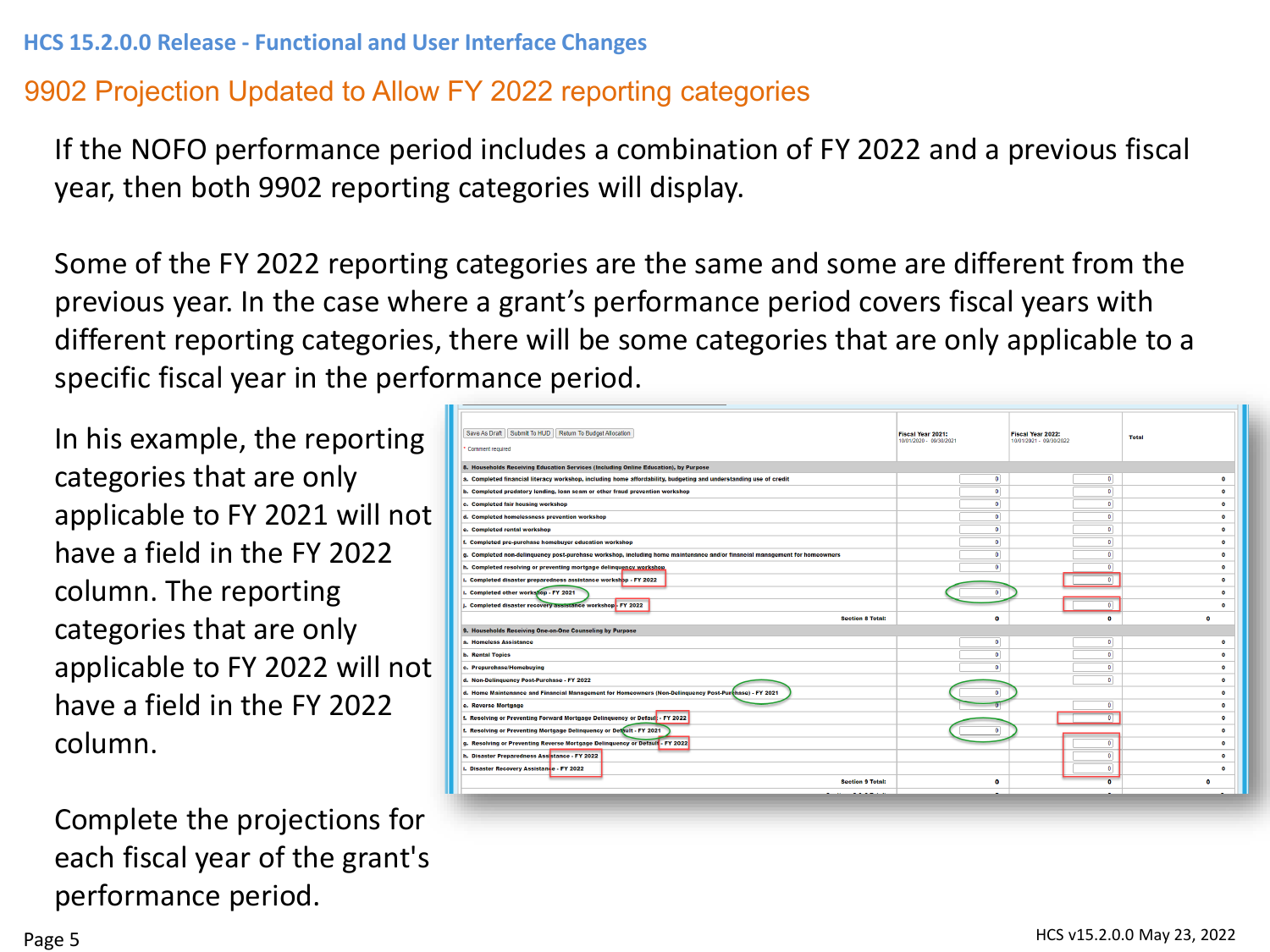## Approval Period of Agencies Using NOFA Performance Period will not expire to Conditional

If an agency is an approved Intermediary, SHFA, or a subgrantee, affiliate, or branch of an Intermediary or SHFA their status will automatically be updated with the NOFO performance period. When a new NOFO is processed, an HCS Program Manager will run a process to automatically update those agencies' approved status to match the NOFO performance period. If a NOFO performance period ends prior to a new NOFO, the system will extend the approval period. A comment will be added to the status record to indicate it has been extended.

In this example, on 05/05/2022 the previous NOFO performance period expired. The agency's Approved status was extended to 06/19/2022.

If a new NOFO performance period has not been processed by 06/19/2022, the status will be extended again.

|                       |           | - - - - - -               |          |
|-----------------------|-----------|---------------------------|----------|
| 5.                    |           | <b>Agency Status Form</b> | $\times$ |
| g                     | Status: * |                           |          |
| ec                    |           | Approved                  | ÷        |
| ec                    | As Of: *  |                           |          |
| ١C                    | ▦         | 10/01/2019                |          |
| o                     | Up To: *  |                           |          |
| Do<br>y               | ≝         | 06/19/2022                |          |
| D                     |           | Reset Default End Date    |          |
|                       | Reason: * |                           |          |
|                       |           | --Select Reason--         | $\div$   |
|                       | Comment:  |                           |          |
|                       |           | Extended on 05/05/2022.   |          |
| g                     |           |                           |          |
| ve<br>$\overline{50}$ |           |                           |          |
| D2                    |           | Cancel<br><b>Apply</b>    |          |
|                       |           |                           |          |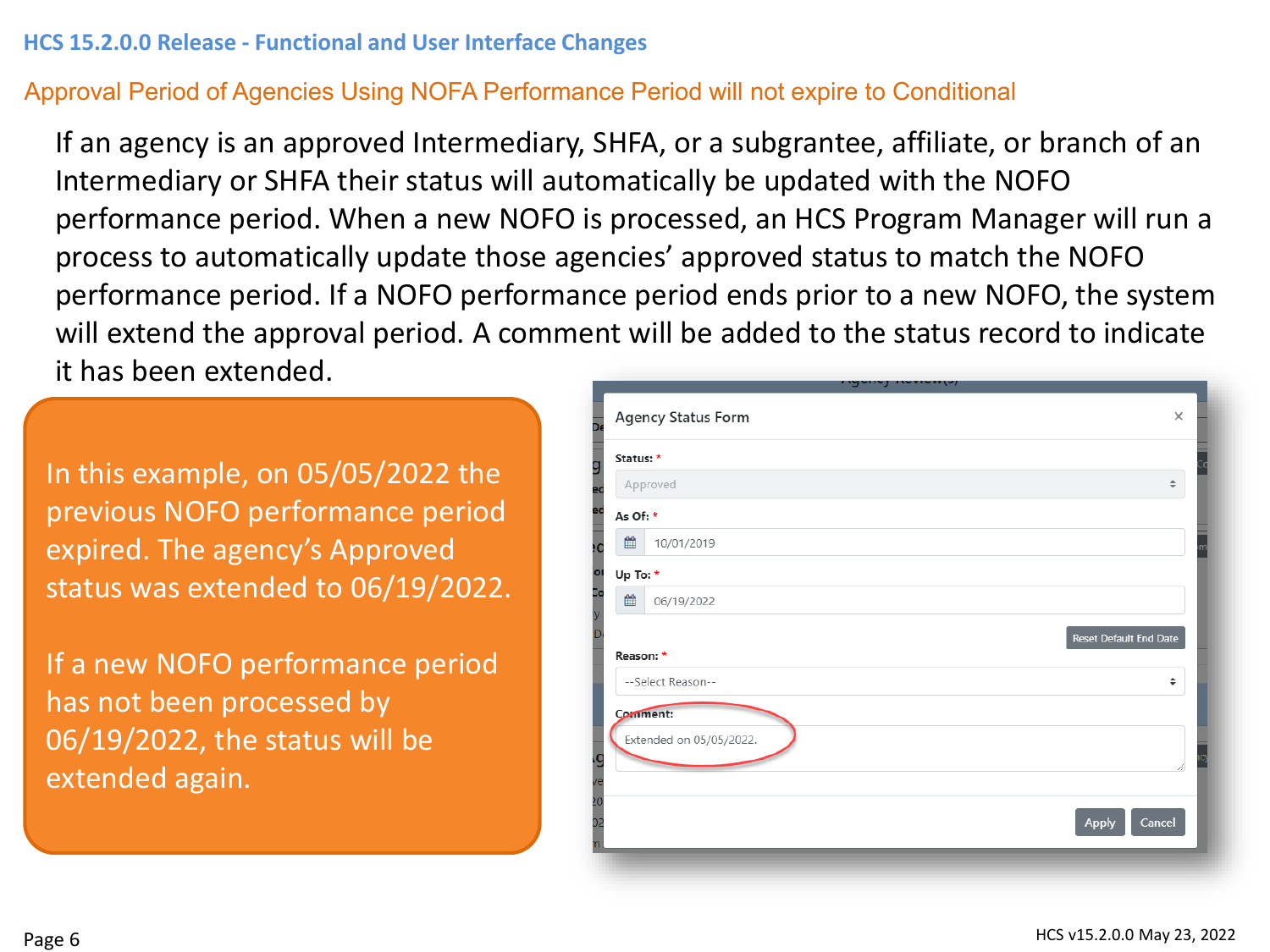## Agency Status End Date is Only Editable by a Manager/Supervisor.

On the Edit Agency Status Screen, the end date of the status can only be changed by a user that is tagged as a supervisor/manager.

#### Agency Status History (Agency ID: 80754) User Profile showing Show  $10 \times$  entries Search: **Fiscal** Status Reason As Of Up To Date Year Author Supervisor/Manager not checked. **NOFA2020-1** 10/01/2019 06/19/2022 05/05/2022 2022 Approved Performance Period NOFA2021-1 10/01/2020 09/30/2022 03/01/2022 Approved 202 Performance Period **HOUSING COUNSELING SYSTEM** Approved Recertified 10/01/2020 09/30/2022 06/17/2021 H18798 AGENCY HUD-9902 NOFA USER MANAGEMENT REPORTS Approved Recertified 10/01/2020 09/30/2022  $06/1$ H18798 Conditiona System-Status<br>Expired 02/18/2021  $07/26/202$ 2021 **Hser Profile** Showing 1 to 5 of 46 entries User ID First Nan Last Name Last **Agency Status Form** Reset Par Status: 1 Approved  $\triangleq$ 99999 (up to 5 digits) **Email Address** hcs@salientcrot.cor As Of: \* **HUD Office** Headquarters SF-HUD OHC Offic 鯩 10/01/2019 Office Manage **All Offices Access Data** Up To: (Only a supervisor/manager can change the Up To date)  $\overline{\mathsf{OK}}$ Cancel 06/19/2022 Reason: --Select Reason--÷ **Comment:** Extended on 05/05/2022. The **Up To** field is grayed out and can only be changed by a Supervisor/Manager. Cancel

 $\mathbb{Z}^p$  Edit

 $\overline{\mathcal{C}}$  Edit

 $\mathbb Z$  Edit

 $\mathbb Z$  Edit

 $\mathbb{Z}$  Edit

 $10$ 

 $\times$